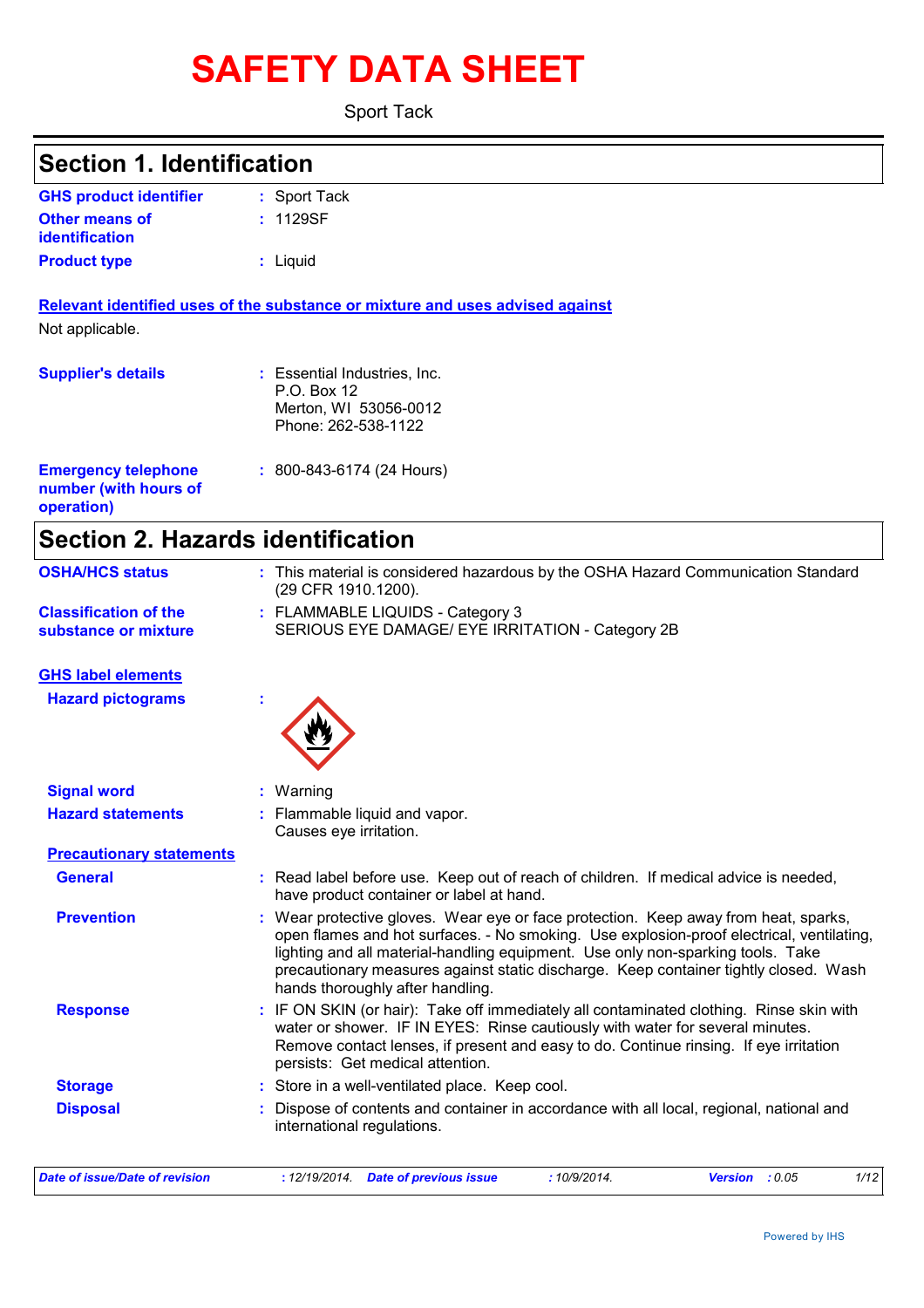## **Section 2. Hazards identification**

**Hazards not otherwise classified :** None known.

## **Section 3. Composition/information on ingredients**

| Substance/mixture     | : Mixture         |
|-----------------------|-------------------|
| <b>Other means of</b> | $:$ Not available |
| <i>identification</i> |                   |

| <b>CAS number/other identifiers</b>  |                  |
|--------------------------------------|------------------|
| <b>CAS</b> number                    | : Not applicable |
| <b>Product code</b>                  | : 1129SF         |
| The company of the second company of |                  |

| <b>Ingredient name</b> | %           | <b>CAS number</b> |
|------------------------|-------------|-------------------|
| 1-methoxy-2-propanol   | $-5-$<br>10 | 107-98-2          |
| Isopropyl alcohol      | $5 -$<br>10 | 67-63-0           |

Any concentration shown as a range is to protect confidentiality or is due to batch variation.

**There are no additional ingredients present which, within the current knowledge of the supplier and in the concentrations applicable, are classified as hazardous to health or the environment and hence require reporting in this section.**

**Occupational exposure limits, if available, are listed in Section 8.**

### **Section 4. First aid measures**

#### **Description of necessary first aid measures**

| <b>Eye contact</b>                                 | : Immediately flush eyes with plenty of water, occasionally lifting the upper and lower<br>eyelids. Check for and remove any contact lenses. Continue to rinse for at least 10<br>minutes. If irritation persists, get medical attention.                                                                                                                                                                                                                                                                                                                                                                                                                                                                                                                                                                                 |
|----------------------------------------------------|---------------------------------------------------------------------------------------------------------------------------------------------------------------------------------------------------------------------------------------------------------------------------------------------------------------------------------------------------------------------------------------------------------------------------------------------------------------------------------------------------------------------------------------------------------------------------------------------------------------------------------------------------------------------------------------------------------------------------------------------------------------------------------------------------------------------------|
| <b>Inhalation</b>                                  | : Remove victim to fresh air and keep at rest in a position comfortable for breathing. If<br>not breathing, if breathing is irregular or if respiratory arrest occurs, provide artificial<br>respiration or oxygen by trained personnel. It may be dangerous to the person providing<br>aid to give mouth-to-mouth resuscitation. Get medical attention if adverse health effects<br>persist or are severe. If unconscious, place in recovery position and get medical<br>attention immediately. Maintain an open airway. Loosen tight clothing such as a collar,<br>tie, belt or waistband.                                                                                                                                                                                                                              |
| <b>Skin contact</b>                                | : Flush contaminated skin with plenty of water. Remove contaminated clothing and<br>shoes. Get medical attention if symptoms occur. Wash clothing before reuse. Clean<br>shoes thoroughly before reuse.                                                                                                                                                                                                                                                                                                                                                                                                                                                                                                                                                                                                                   |
| <b>Ingestion</b>                                   | : Wash out mouth with water. Remove dentures if any. Remove victim to fresh air and<br>keep at rest in a position comfortable for breathing. If material has been swallowed and<br>the exposed person is conscious, give small quantities of water to drink. Stop if the<br>exposed person feels sick as vomiting may be dangerous. Do not induce vomiting<br>unless directed to do so by medical personnel. If vomiting occurs, the head should be<br>kept low so that vomit does not enter the lungs. Get medical attention if adverse health<br>effects persist or are severe. Never give anything by mouth to an unconscious person.<br>If unconscious, place in recovery position and get medical attention immediately.<br>Maintain an open airway. Loosen tight clothing such as a collar, tie, belt or waistband. |
| Most important symptoms/effects, acute and delayed |                                                                                                                                                                                                                                                                                                                                                                                                                                                                                                                                                                                                                                                                                                                                                                                                                           |
| <b>Potential acute health effects</b>              |                                                                                                                                                                                                                                                                                                                                                                                                                                                                                                                                                                                                                                                                                                                                                                                                                           |
| <b>Eye contact</b>                                 | : Causes eye irritation.                                                                                                                                                                                                                                                                                                                                                                                                                                                                                                                                                                                                                                                                                                                                                                                                  |

| <b>Skin contact</b>            | : No known significant effects or critical hazards. |             |                       |      |
|--------------------------------|-----------------------------------------------------|-------------|-----------------------|------|
| Date of issue/Date of revision | : 12/19/2014. Date of previous issue                | :10/9/2014. | <b>Version</b> : 0.05 | 2/12 |

**Inhalation :** No known significant effects or critical hazards.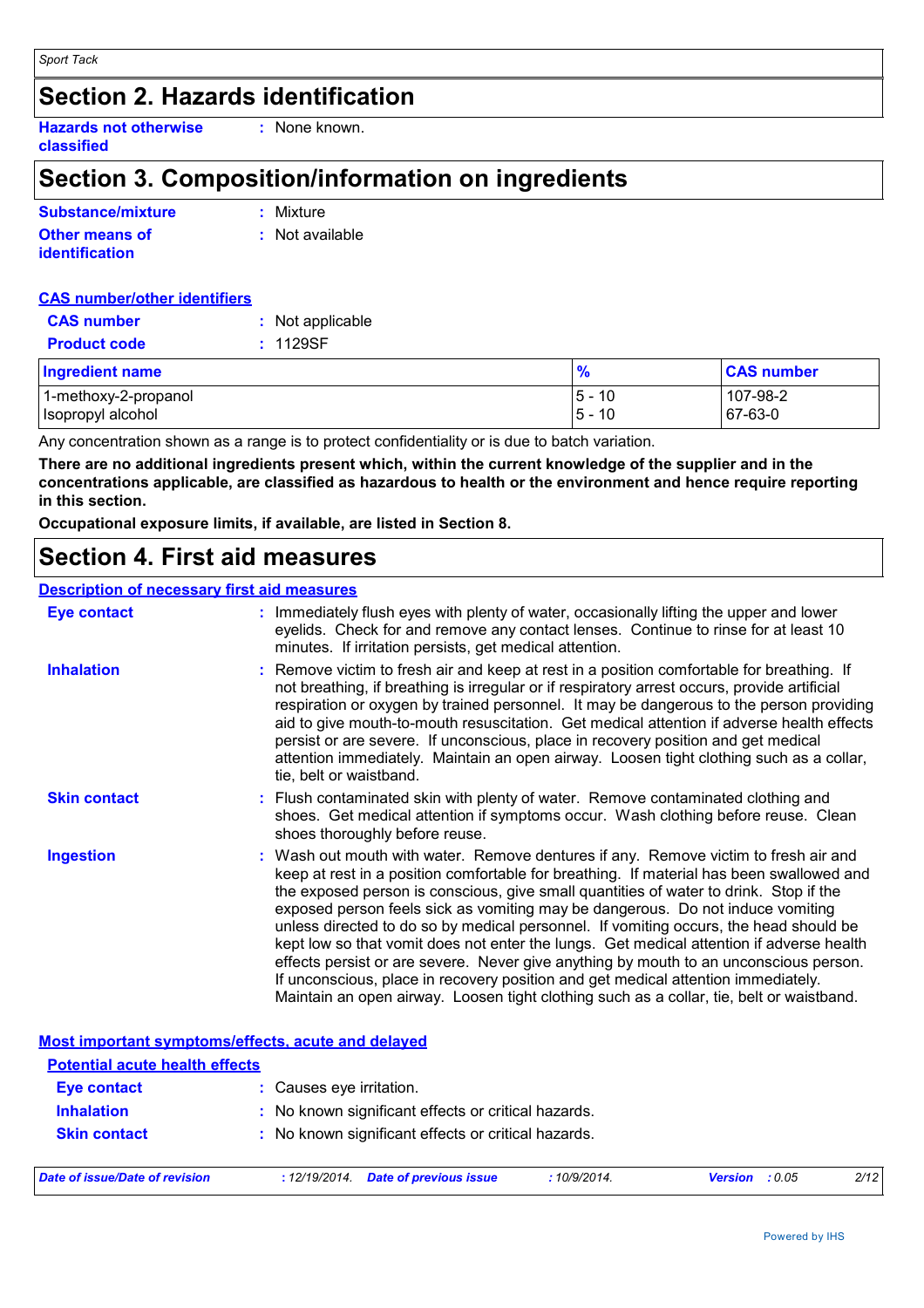## **Section 4. First aid measures**

| <b>Ingestion</b>                                                                                                                                                                                                               | : May be irritating to mouth, throat and stomach.                                                                              |
|--------------------------------------------------------------------------------------------------------------------------------------------------------------------------------------------------------------------------------|--------------------------------------------------------------------------------------------------------------------------------|
| <b>Over-exposure signs/symptoms</b>                                                                                                                                                                                            |                                                                                                                                |
| <b>Eye contact</b>                                                                                                                                                                                                             | : Adverse symptoms may include the following:<br>irritation<br>watering<br>redness                                             |
| <b>Inhalation</b>                                                                                                                                                                                                              | : No specific data.                                                                                                            |
| <b>Skin contact</b>                                                                                                                                                                                                            | : No specific data.                                                                                                            |
| <b>Ingestion</b>                                                                                                                                                                                                               | : No specific data.                                                                                                            |
|                                                                                                                                                                                                                                | <u>Indication of immediate medical attention and special treatment needed, if necessary</u>                                    |
| <b>Notes to physician</b>                                                                                                                                                                                                      | : Treat symptomatically. Contact poison treatment specialist immediately if large<br>quantities have been ingested or inhaled. |
| and the second state of the second state of the second state of the second state of the second state of the second state of the second state of the second state of the second state of the second state of the second state o | All a constant of the contract and the constant                                                                                |

**Specific treatments :** No specific treatment.

| <b>Protection of first-aiders</b> | : No action shall be taken involving any personal risk or without suitable training. It may |  |
|-----------------------------------|---------------------------------------------------------------------------------------------|--|
|                                   | be dangerous to the person providing aid to give mouth-to-mouth resuscitation.              |  |

#### **See toxicological information (Section 11)**

## **Section 5. Fire-fighting measures**

| <b>Extinguishing media</b>                               |                                                                                                                                                                                                                                                                                                                               |
|----------------------------------------------------------|-------------------------------------------------------------------------------------------------------------------------------------------------------------------------------------------------------------------------------------------------------------------------------------------------------------------------------|
| <b>Suitable extinguishing</b><br>media                   | : Use dry chemical, $CO2$ , water spray (fog) or foam.                                                                                                                                                                                                                                                                        |
| <b>Unsuitable extinguishing</b><br>media                 | : Do not use water jet.                                                                                                                                                                                                                                                                                                       |
| <b>Specific hazards arising</b><br>from the chemical     | : Flammable liquid and vapor. In a fire or if heated, a pressure increase will occur and<br>the container may burst, with the risk of a subsequent explosion. Runoff to sewer may<br>create fire or explosion hazard.                                                                                                         |
| <b>Hazardous thermal</b><br>decomposition products       | : Decomposition products may include the following materials:<br>carbon dioxide<br>carbon monoxide                                                                                                                                                                                                                            |
| <b>Special protective actions</b><br>for fire-fighters   | : Promptly isolate the scene by removing all persons from the vicinity of the incident if<br>there is a fire. No action shall be taken involving any personal risk or without suitable<br>training. Move containers from fire area if this can be done without risk. Use water<br>spray to keep fire-exposed containers cool. |
| <b>Special protective</b><br>equipment for fire-fighters | : Fire-fighters should wear appropriate protective equipment and self-contained breathing<br>apparatus (SCBA) with a full face-piece operated in positive pressure mode.                                                                                                                                                      |

## **Section 6. Accidental release measures**

| <b>Personal precautions, protective equipment and emergency procedures</b> |               |                                               |                                                                                                                                                                                                                                                                                                                                                                                                                                                |                       |      |
|----------------------------------------------------------------------------|---------------|-----------------------------------------------|------------------------------------------------------------------------------------------------------------------------------------------------------------------------------------------------------------------------------------------------------------------------------------------------------------------------------------------------------------------------------------------------------------------------------------------------|-----------------------|------|
| For non-emergency<br>personnel                                             |               | on appropriate personal protective equipment. | : No action shall be taken involving any personal risk or without suitable training.<br>Evacuate surrounding areas. Keep unnecessary and unprotected personnel from<br>entering. Do not touch or walk through spilled material. Shut off all ignition sources.<br>No flares, smoking or flames in hazard area. Avoid breathing vapor or mist. Provide<br>adequate ventilation. Wear appropriate respirator when ventilation is inadequate. Put |                       |      |
| For emergency responders :                                                 |               | emergency personnel".                         | If specialised clothing is required to deal with the spillage, take note of any information<br>in Section 8 on suitable and unsuitable materials. See also the information in "For non-                                                                                                                                                                                                                                                        |                       |      |
| Date of issue/Date of revision                                             | : 12/19/2014. | <b>Date of previous issue</b>                 | :10/9/2014                                                                                                                                                                                                                                                                                                                                                                                                                                     | <b>Version</b> : 0.05 | 3/12 |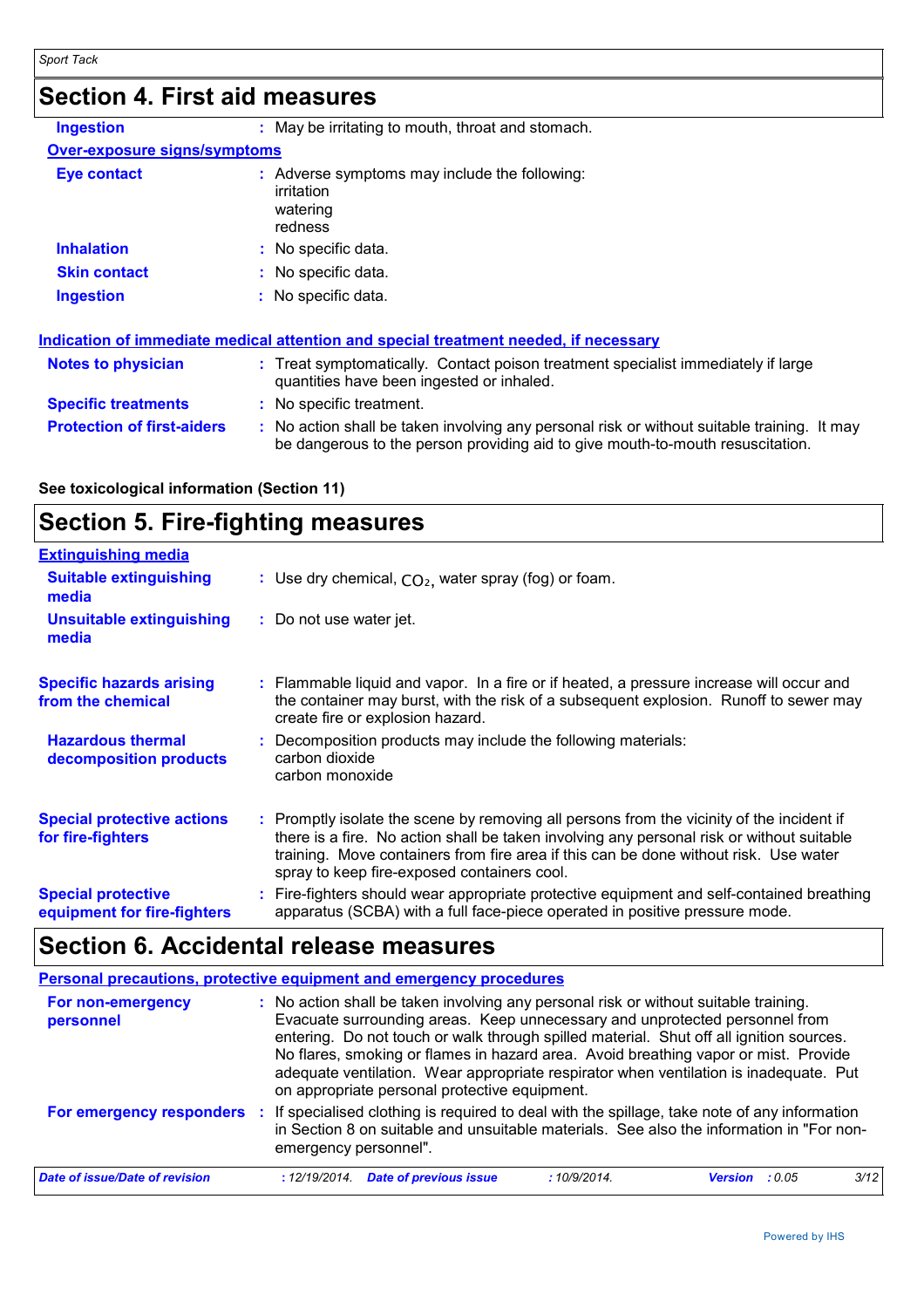### **Section 6. Accidental release measures**

| <b>Environmental precautions</b>                             | : Avoid dispersal of spilled material and runoff and contact with soil, waterways, drains<br>and sewers. Inform the relevant authorities if the product has caused environmental<br>pollution (sewers, waterways, soil or air).                                                                                                                                                                                                                                                                                                                                                                                                                                                                                                                                      |
|--------------------------------------------------------------|----------------------------------------------------------------------------------------------------------------------------------------------------------------------------------------------------------------------------------------------------------------------------------------------------------------------------------------------------------------------------------------------------------------------------------------------------------------------------------------------------------------------------------------------------------------------------------------------------------------------------------------------------------------------------------------------------------------------------------------------------------------------|
| <b>Methods and materials for containment and cleaning up</b> |                                                                                                                                                                                                                                                                                                                                                                                                                                                                                                                                                                                                                                                                                                                                                                      |
| <b>Small spill</b>                                           | : Stop leak if without risk. Move containers from spill area. Use spark-proof tools and<br>explosion-proof equipment. Dilute with water and mop up if water-soluble. Alternatively,<br>or if water-insoluble, absorb with an inert dry material and place in an appropriate waste<br>disposal container. Dispose of via a licensed waste disposal contractor.                                                                                                                                                                                                                                                                                                                                                                                                        |
| <b>Large spill</b>                                           | : Stop leak if without risk. Move containers from spill area. Use spark-proof tools and<br>explosion-proof equipment. Approach release from upwind. Prevent entry into sewers,<br>water courses, basements or confined areas. Wash spillages into an effluent treatment<br>plant or proceed as follows. Contain and collect spillage with non-combustible,<br>absorbent material e.g. sand, earth, vermiculite or diatomaceous earth and place in<br>container for disposal according to local regulations (see Section 13). Dispose of via a<br>licensed waste disposal contractor. Contaminated absorbent material may pose the<br>same hazard as the spilled product. Note: see Section 1 for emergency contact<br>information and Section 13 for waste disposal. |

## **Section 7. Handling and storage**

| <b>Precautions for safe handling</b>                                             |                                                                                                                                                                                                                                                                                                                                                                                                                                                                                                                                                                                                                                                                                                                                                                                                                                                               |
|----------------------------------------------------------------------------------|---------------------------------------------------------------------------------------------------------------------------------------------------------------------------------------------------------------------------------------------------------------------------------------------------------------------------------------------------------------------------------------------------------------------------------------------------------------------------------------------------------------------------------------------------------------------------------------------------------------------------------------------------------------------------------------------------------------------------------------------------------------------------------------------------------------------------------------------------------------|
| <b>Protective measures</b>                                                       | : Put on appropriate personal protective equipment (see Section 8). Do not ingest. Avoid<br>contact with eyes, skin and clothing. Avoid breathing vapor or mist. Use only with<br>adequate ventilation. Wear appropriate respirator when ventilation is inadequate. Do<br>not enter storage areas and confined spaces unless adequately ventilated. Keep in the<br>original container or an approved alternative made from a compatible material, kept<br>tightly closed when not in use. Store and use away from heat, sparks, open flame or<br>any other ignition source. Use explosion-proof electrical (ventilating, lighting and<br>material handling) equipment. Use only non-sparking tools. Take precautionary<br>measures against electrostatic discharges. Empty containers retain product residue<br>and can be hazardous. Do not reuse container. |
| <b>Advice on general</b><br>occupational hygiene                                 | : Eating, drinking and smoking should be prohibited in areas where this material is<br>handled, stored and processed. Workers should wash hands and face before eating,<br>drinking and smoking. Remove contaminated clothing and protective equipment before<br>entering eating areas. See also Section 8 for additional information on hygiene<br>measures.                                                                                                                                                                                                                                                                                                                                                                                                                                                                                                 |
| <b>Conditions for safe storage,</b><br>including any<br><b>incompatibilities</b> | : Store in accordance with local regulations. Store in a segregated and approved area.<br>Store in original container protected from direct sunlight in a dry, cool and well-ventilated<br>area, away from incompatible materials and food and drink. Eliminate all ignition<br>sources. Separate from oxidizing materials. Keep container tightly closed and sealed<br>until ready for use. Containers that have been opened must be carefully resealed and<br>kept upright to prevent leakage. Do not store in unlabeled containers. Use appropriate<br>containment to avoid environmental contamination.                                                                                                                                                                                                                                                   |

## **Section 8. Exposure controls/personal protection**

**Control parameters Occupational exposure limits**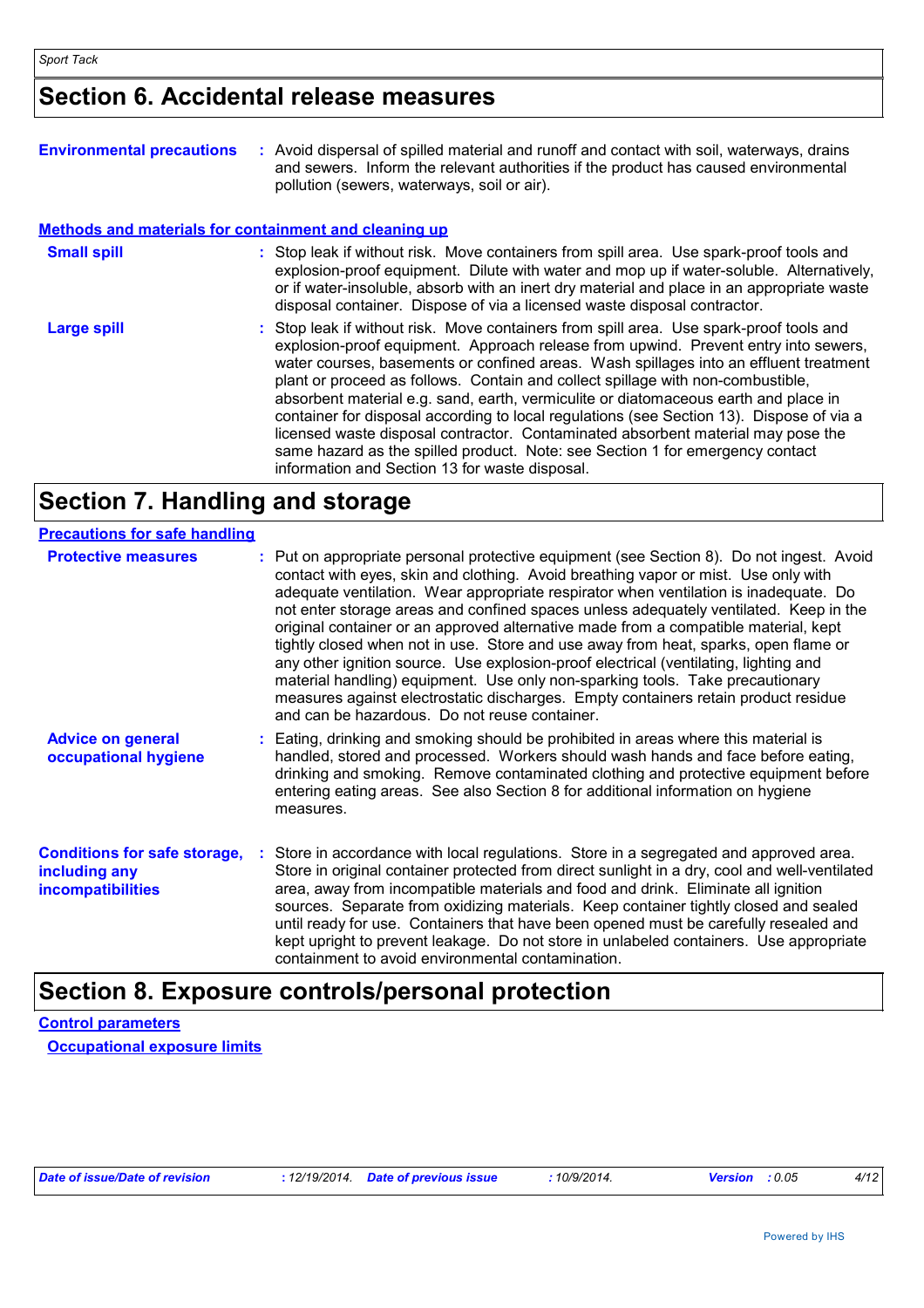## **Section 8. Exposure controls/personal protection**

| <b>Ingredient name</b> | <b>Exposure limits</b>                                                                                                                                                                                                                                                                                                                                                                                                                                                                                                                                            |
|------------------------|-------------------------------------------------------------------------------------------------------------------------------------------------------------------------------------------------------------------------------------------------------------------------------------------------------------------------------------------------------------------------------------------------------------------------------------------------------------------------------------------------------------------------------------------------------------------|
| 1-methoxy-2-propanol   | ACGIH TLV (United States, 6/2013).<br>TWA: 50 ppm 8 hours.<br>TWA: 184 mg/m <sup>3</sup> 8 hours.<br>STEL: 100 ppm 15 minutes.<br>STEL: 369 mg/m <sup>3</sup> 15 minutes.<br>OSHA PEL 1989 (United States, 3/1989).<br>TWA: 100 ppm 8 hours.<br>TWA: 360 mg/m <sup>3</sup> 8 hours.<br>STEL: 150 ppm 15 minutes.<br>STEL: 540 mg/m <sup>3</sup> 15 minutes.<br>NIOSH REL (United States, 10/2013).<br>TWA: 100 ppm 10 hours.<br>TWA: 360 mg/m <sup>3</sup> 10 hours.<br>STEL: 150 ppm 15 minutes.<br>STEL: 540 mg/m <sup>3</sup> 15 minutes.                      |
| Isopropyl alcohol      | ACGIH TLV (United States, 6/2013).<br>TWA: 200 ppm 8 hours.<br>STEL: 400 ppm 15 minutes.<br>OSHA PEL 1989 (United States, 3/1989).<br>TWA: 400 ppm 8 hours.<br>TWA: 980 mg/m <sup>3</sup> 8 hours.<br>STEL: 500 ppm 15 minutes.<br>STEL: 1225 mg/m <sup>3</sup> 15 minutes.<br>NIOSH REL (United States, 10/2013).<br>TWA: 400 ppm 10 hours.<br>TWA: 980 mg/m <sup>3</sup> 10 hours.<br>STEL: 500 ppm 15 minutes.<br>STEL: 1225 mg/m <sup>3</sup> 15 minutes.<br>OSHA PEL (United States, 2/2013).<br>TWA: 400 ppm 8 hours.<br>TWA: $980 \text{ mg/m}^3$ 8 hours. |

| <b>Appropriate engineering</b><br><b>controls</b> | : Use only with adequate ventilation. Use process enclosures, local exhaust ventilation or<br>other engineering controls to keep worker exposure to airborne contaminants below any<br>recommended or statutory limits. The engineering controls also need to keep gas,<br>vapor or dust concentrations below any lower explosive limits. Use explosion-proof<br>ventilation equipment.           |  |  |  |  |  |
|---------------------------------------------------|---------------------------------------------------------------------------------------------------------------------------------------------------------------------------------------------------------------------------------------------------------------------------------------------------------------------------------------------------------------------------------------------------|--|--|--|--|--|
| <b>Environmental exposure</b><br>controls         | Emissions from ventilation or work process equipment should be checked to ensure<br>they comply with the requirements of environmental protection legislation. In some<br>cases, fume scrubbers, filters or engineering modifications to the process equipment<br>will be necessary to reduce emissions to acceptable levels.                                                                     |  |  |  |  |  |
| <b>Individual protection measures</b>             |                                                                                                                                                                                                                                                                                                                                                                                                   |  |  |  |  |  |
| <b>Hygiene measures</b>                           | : Wash hands, forearms and face thoroughly after handling chemical products, before<br>eating, smoking and using the lavatory and at the end of the working period.<br>Appropriate techniques should be used to remove potentially contaminated clothing.<br>Wash contaminated clothing before reusing. Ensure that eyewash stations and safety<br>showers are close to the workstation location. |  |  |  |  |  |
| <b>Eye/face protection</b>                        | Safety eyewear complying with an approved standard should be used when a risk<br>assessment indicates this is necessary to avoid exposure to liquid splashes, mists,<br>gases or dusts. If contact is possible, the following protection should be worn, unless<br>the assessment indicates a higher degree of protection: chemical splash goggles.                                               |  |  |  |  |  |
| <b>Skin protection</b>                            |                                                                                                                                                                                                                                                                                                                                                                                                   |  |  |  |  |  |
| Date of issue/Date of revision                    | : 12/19/2014.<br><b>Date of previous issue</b><br>:10/9/2014.<br>: 0.05<br>5/12<br><b>Version</b>                                                                                                                                                                                                                                                                                                 |  |  |  |  |  |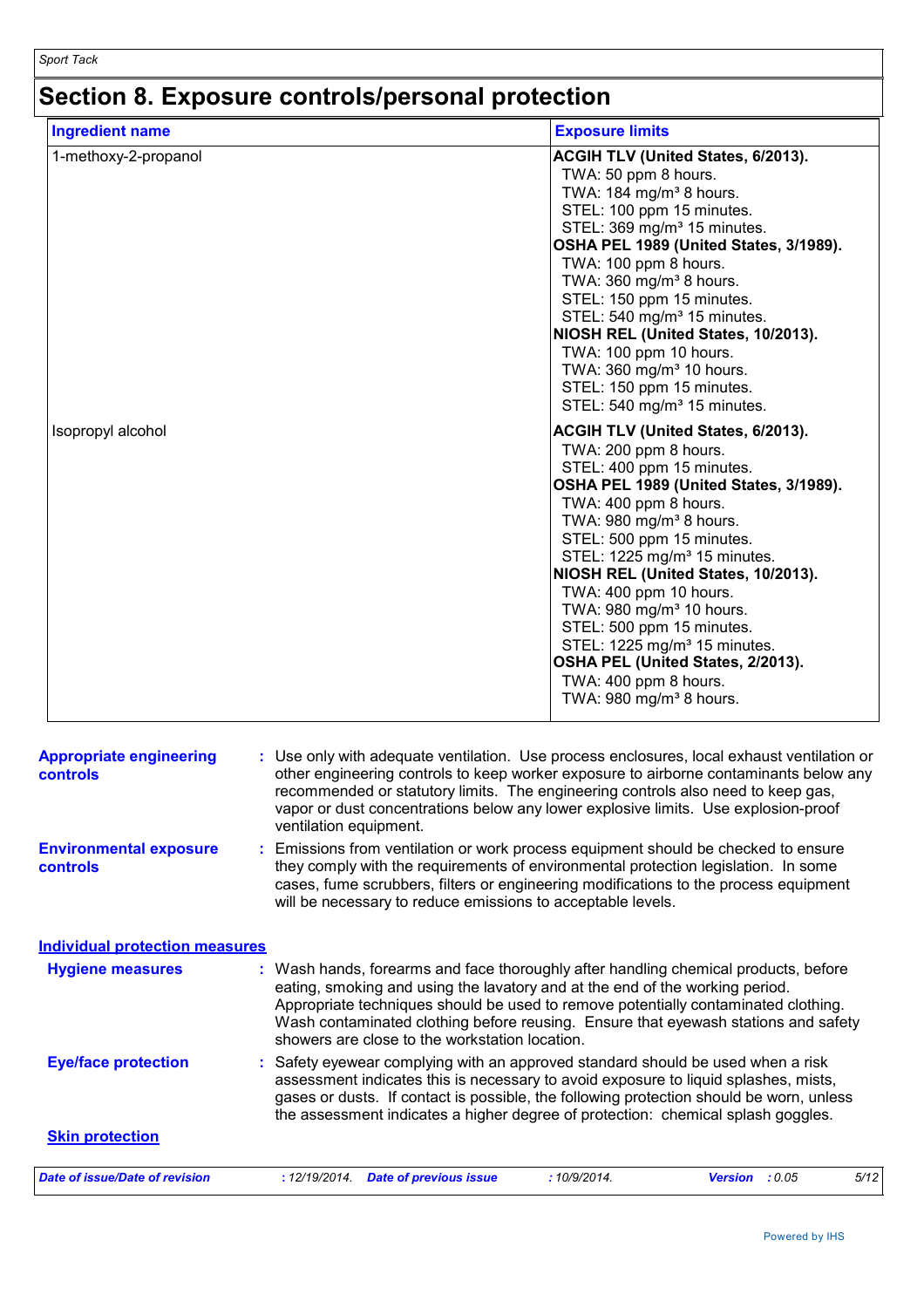## **Section 8. Exposure controls/personal protection**

| <b>Hand protection</b>        | : Chemical-resistant, impervious gloves complying with an approved standard should be<br>worn at all times when handling chemical products if a risk assessment indicates this is<br>necessary. Considering the parameters specified by the glove manufacturer, check<br>during use that the gloves are still retaining their protective properties. It should be<br>noted that the time to breakthrough for any glove material may be different for different<br>glove manufacturers. In the case of mixtures, consisting of several substances, the<br>protection time of the gloves cannot be accurately estimated. |
|-------------------------------|------------------------------------------------------------------------------------------------------------------------------------------------------------------------------------------------------------------------------------------------------------------------------------------------------------------------------------------------------------------------------------------------------------------------------------------------------------------------------------------------------------------------------------------------------------------------------------------------------------------------|
| <b>Body protection</b>        | : Personal protective equipment for the body should be selected based on the task being<br>performed and the risks involved and should be approved by a specialist before<br>handling this product. When there is a risk of ignition from static electricity, wear anti-<br>static protective clothing. For the greatest protection from static discharges, clothing<br>should include anti-static overalls, boots and gloves.                                                                                                                                                                                         |
| <b>Other skin protection</b>  | : Appropriate footwear and any additional skin protection measures should be selected<br>based on the task being performed and the risks involved and should be approved by a<br>specialist before handling this product.                                                                                                                                                                                                                                                                                                                                                                                              |
| <b>Respiratory protection</b> | : Use a properly fitted, air-purifying or air-fed respirator complying with an approved<br>standard if a risk assessment indicates this is necessary. Respirator selection must be<br>based on known or anticipated exposure levels, the hazards of the product and the safe<br>working limits of the selected respirator.                                                                                                                                                                                                                                                                                             |

## **Section 9. Physical and chemical properties**

| <b>Appearance</b>                                 |                                         |
|---------------------------------------------------|-----------------------------------------|
| <b>Physical state</b>                             | : Liquid                                |
| <b>Color</b>                                      | : Light Blue                            |
| <b>Odor</b>                                       | : Alcohol-like                          |
| <b>Odor threshold</b>                             | : Not available                         |
| рH                                                | $: 7.1$ to 8.1                          |
| <b>Melting point</b>                              | : $0^{\circ}$ C (32 $^{\circ}$ F)       |
| <b>Boiling point</b>                              | : $100^{\circ}$ C (212 $^{\circ}$ F)    |
| <b>Flash point</b>                                | : Closed cup: 40°C (104°F)              |
| <b>Evaporation rate</b>                           | : Not available                         |
| <b>Flammability (solid, gas)</b>                  | : Not available                         |
| Lower and upper explosive<br>(flammable) limits   | : Not available                         |
| <b>Vapor pressure</b>                             | : <4 kPa (<30 mm Hg) [room temperature] |
| <b>Vapor density</b>                              | : $<$ 1 [Air = 1]                       |
| <b>Specific gravity</b>                           | $: 0.98$ g/cm <sup>3</sup>              |
| <b>Solubility</b>                                 | : Not available                         |
| <b>Partition coefficient: n-</b><br>octanol/water | : Not available                         |
| <b>Auto-ignition temperature</b>                  | : Not available                         |
| <b>Viscosity</b>                                  | : Not available                         |
| <b>VOC content</b>                                | $: 16\%$                                |

VOCs are calculated following the requirements under 40 CFR, Part 59, Subpart C for Consumer Products and Subpart D for Architectural Coatings.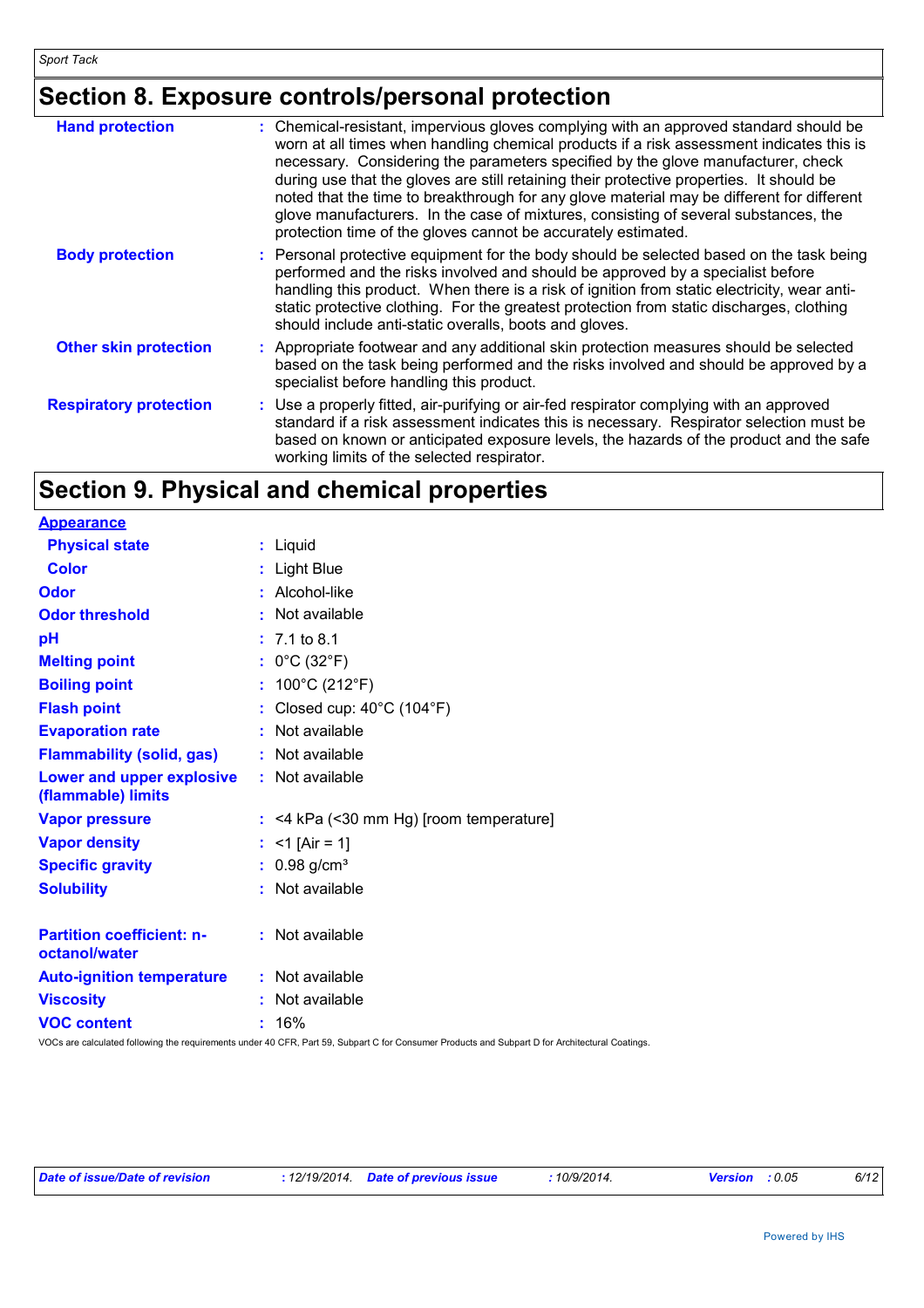## **Section 10. Stability and reactivity**

| <b>Reactivity</b>                                   | : No specific test data related to reactivity available for this product or its ingredients.                                                                                 |
|-----------------------------------------------------|------------------------------------------------------------------------------------------------------------------------------------------------------------------------------|
| <b>Chemical stability</b>                           | : The product is stable.                                                                                                                                                     |
| <b>Possibility of hazardous</b><br><b>reactions</b> | : Under normal conditions of storage and use, hazardous reactions will not occur.                                                                                            |
| <b>Conditions to avoid</b>                          | : Avoid all possible sources of ignition (spark or flame). Do not pressurize, cut, weld,<br>braze, solder, drill, grind or expose containers to heat or sources of ignition. |
| <b>Incompatible materials</b>                       | : Reactive or incompatible with the following materials:<br>oxidizing materials                                                                                              |
| <b>Hazardous decomposition</b><br>products          | : Under normal conditions of storage and use, hazardous decomposition products should<br>not be produced.                                                                    |

## **Section 11. Toxicological information**

#### **Information on toxicological effects**

| <b>Acute toxicity</b> |
|-----------------------|
|                       |
|                       |

| <b>Product/ingredient name</b> | <b>Result</b>            | <b>Species</b> | <b>Dose</b>               | <b>Exposure</b> |
|--------------------------------|--------------------------|----------------|---------------------------|-----------------|
| 1-methoxy-2-propanol           | LD50 Dermal<br>LD50 Oral | Rabbit<br>Rat  | $13$ g/kg<br>6600 mg/kg   |                 |
| I Isopropyl alcohol            | LD50 Dermal<br>LD50 Oral | Rabbit<br>Rat  | 12800 mg/kg<br>5000 mg/kg |                 |

#### **Irritation/Corrosion**

| <b>Product/ingredient name</b> | <b>Result</b>            | <b>Species</b> | <b>Score</b> | <b>Exposure</b>            | <b>Observation</b> |
|--------------------------------|--------------------------|----------------|--------------|----------------------------|--------------------|
| 1-methoxy-2-propanol           | Eyes - Mild irritant     | Rabbit         |              | 24 hours 500<br>milligrams |                    |
|                                | lSkin - Mild irritant    | Rabbit         |              | 500<br>milligrams          |                    |
| Isopropyl alcohol              | Eyes - Moderate irritant | Rabbit         |              | 24 hours 100<br>milligrams |                    |
|                                | Eyes - Moderate irritant | Rabbit         |              | 10 milligrams              |                    |
|                                | Eyes - Severe irritant   | Rabbit         |              | 100<br>milligrams          |                    |
|                                | lSkin - Mild irritant    | Rabbit         |              | 500<br>milligrams          |                    |

#### **Sensitization**

Not available.

#### **Mutagenicity**

Not available.

#### **Carcinogenicity**

Not available.

#### **Classification**

| <b>Product/ingredient name</b> | <b>OSHA</b> | <b>IARC</b> | <b>NTP</b> |
|--------------------------------|-------------|-------------|------------|
| Isopropyl alcohol              |             | u           |            |
| <b>Reproductive toxicity</b>   |             |             |            |

*Date of issue/Date of revision* **:** *12/19/2014. Date of previous issue : 10/9/2014. Version : 0.05 7/12*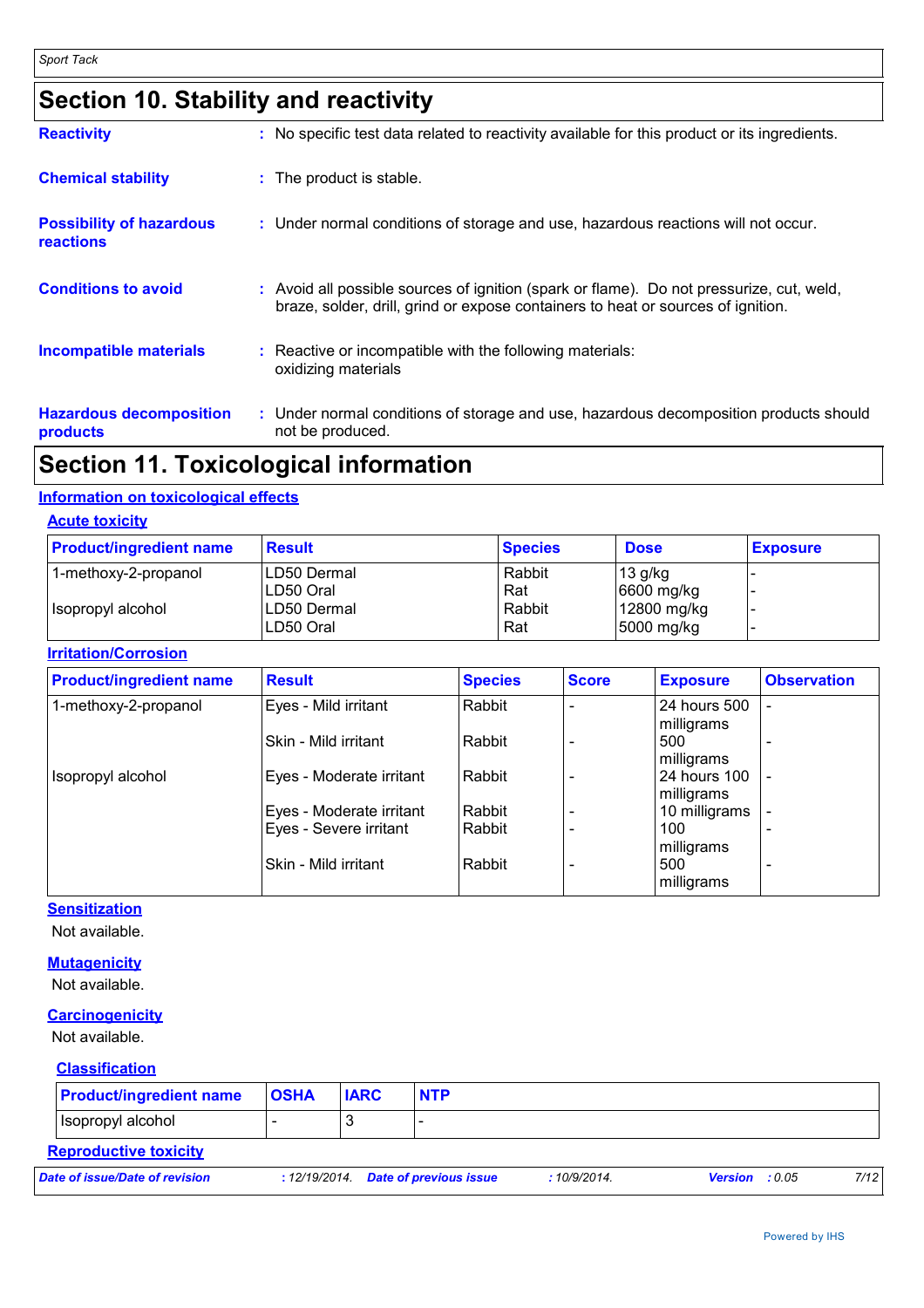## **Section 11. Toxicological information**

#### Not available.

**Teratogenicity**

Not available.

#### **Specific target organ toxicity (single exposure)**

| <b>Name</b>                                                                              |    |                                                                                    | <b>Category</b> | <b>Route of</b><br>exposure | <b>Target organs</b> |      |
|------------------------------------------------------------------------------------------|----|------------------------------------------------------------------------------------|-----------------|-----------------------------|----------------------|------|
| Isopropyl alcohol                                                                        |    |                                                                                    | Category 3      | Not applicable              | Narcotic effects     |      |
| <b>Specific target organ toxicity (repeated exposure)</b><br>Not available.              |    |                                                                                    |                 |                             |                      |      |
| <b>Aspiration hazard</b><br>Not available.                                               |    |                                                                                    |                 |                             |                      |      |
| <b>Information on the likely</b><br>routes of exposure                                   |    | : Not available                                                                    |                 |                             |                      |      |
| <b>Potential acute health effects</b>                                                    |    |                                                                                    |                 |                             |                      |      |
| <b>Eye contact</b>                                                                       |    | Causes eye irritation.                                                             |                 |                             |                      |      |
| <b>Inhalation</b>                                                                        |    | No known significant effects or critical hazards.                                  |                 |                             |                      |      |
| <b>Skin contact</b>                                                                      |    | No known significant effects or critical hazards.                                  |                 |                             |                      |      |
| <b>Ingestion</b>                                                                         |    | May be irritating to mouth, throat and stomach.                                    |                 |                             |                      |      |
| Symptoms related to the physical, chemical and toxicological characteristics             |    |                                                                                    |                 |                             |                      |      |
| <b>Eye contact</b>                                                                       |    | : Adverse symptoms may include the following:<br>irritation<br>watering<br>redness |                 |                             |                      |      |
| <b>Inhalation</b>                                                                        |    | No specific data.                                                                  |                 |                             |                      |      |
| <b>Skin contact</b>                                                                      |    | No specific data.                                                                  |                 |                             |                      |      |
| <b>Ingestion</b>                                                                         |    | : No specific data.                                                                |                 |                             |                      |      |
| Delayed and immediate effects and also chronic effects from short and long term exposure |    |                                                                                    |                 |                             |                      |      |
| <b>Short term exposure</b>                                                               |    |                                                                                    |                 |                             |                      |      |
| <b>Potential immediate</b><br>effects                                                    |    | : Not available                                                                    |                 |                             |                      |      |
| <b>Potential delayed effects</b>                                                         |    | : Not available                                                                    |                 |                             |                      |      |
| Long term exposure                                                                       |    |                                                                                    |                 |                             |                      |      |
| <b>Potential immediate</b><br>effects                                                    |    | Not available                                                                      |                 |                             |                      |      |
| <b>Potential delayed effects</b>                                                         | ÷. | Not available                                                                      |                 |                             |                      |      |
| <b>Potential chronic health effects</b>                                                  |    |                                                                                    |                 |                             |                      |      |
| Not available.                                                                           |    |                                                                                    |                 |                             |                      |      |
| <b>General</b>                                                                           |    | No known significant effects or critical hazards.                                  |                 |                             |                      |      |
| <b>Carcinogenicity</b>                                                                   |    | No known significant effects or critical hazards.                                  |                 |                             |                      |      |
| <b>Mutagenicity</b>                                                                      |    | No known significant effects or critical hazards.                                  |                 |                             |                      |      |
| <b>Teratogenicity</b>                                                                    |    | No known significant effects or critical hazards.                                  |                 |                             |                      |      |
| <b>Developmental effects</b>                                                             |    | No known significant effects or critical hazards.                                  |                 |                             |                      |      |
| <b>Date of issue/Date of revision</b>                                                    |    | : 12/19/2014 Date of previous issue                                                | : 10/9/2014.    |                             | Version : 0.05       | 8/12 |
|                                                                                          |    |                                                                                    |                 |                             |                      |      |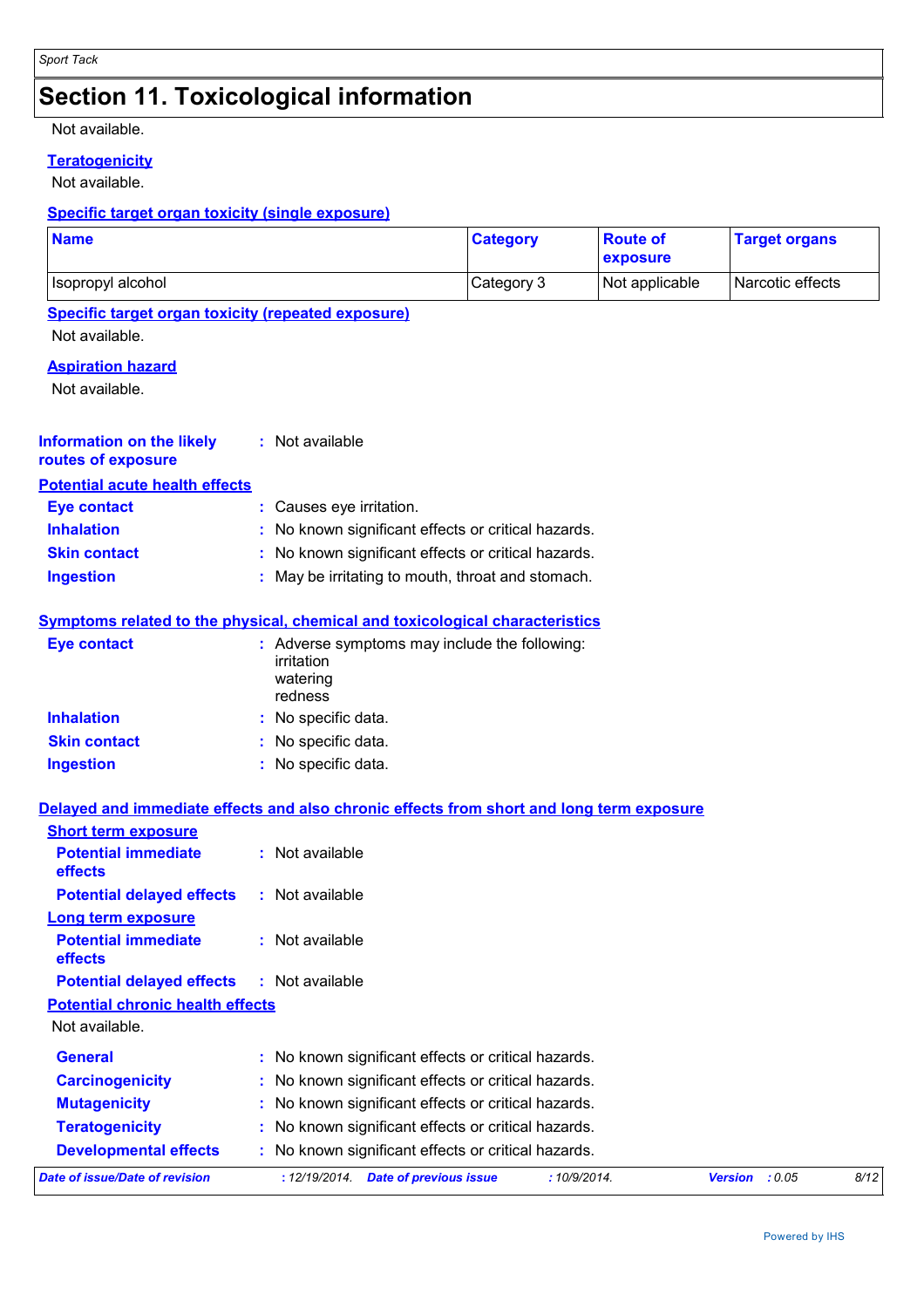### **Section 11. Toxicological information**

**Fertility effects :** No known significant effects or critical hazards.

#### **Numerical measures of toxicity**

| <b>Route</b> | <b>ATE value</b> |
|--------------|------------------|
| Oral         | 62500 mg/kg      |

## **Section 12. Ecological information**

#### **Toxicity**

| <b>Product/ingredient name</b> | <b>Result</b>                        | <b>Species</b>                | <b>Exposure</b> |
|--------------------------------|--------------------------------------|-------------------------------|-----------------|
| Isopropyl alcohol              | Acute LC50 1400000 µg/l Marine water | Crustaceans - Crangon crangon | 48 hours        |
|                                | Acute LC50 1400000 µg/l              | I Fish - Gambusia affinis     | 96 hours        |

#### **Persistence and degradability**

Not available.

#### **Bioaccumulative potential**

| <b>Product/ingredient name</b>            | $LoaPow$ | <b>BCF</b> | <b>Potential</b> |
|-------------------------------------------|----------|------------|------------------|
| 1-methoxy-2-propanol<br>Isopropyl alcohol | 0.05     |            | low<br>low       |

#### **Mobility in soil**

| <b>Soil/water partition</b>    | : Not available |
|--------------------------------|-----------------|
| coefficient (K <sub>oc</sub> ) |                 |

**Other adverse effects :** No known significant effects or critical hazards.

### **Section 13. Disposal considerations**

#### **Disposal methods :**

The generation of waste should be avoided or minimized wherever possible. Disposal of this product, solutions and any by-products should at all times comply with the requirements of environmental protection and waste disposal legislation and any regional local authority requirements. Dispose of surplus and non-recyclable products via a licensed waste disposal contractor. Waste should not be disposed of untreated to the sewer unless fully compliant with the requirements of all authorities with jurisdiction. Waste packaging should be recycled. Incineration or landfill should only be considered when recycling is not feasible. This material and its container must be disposed of in a safe way. Care should be taken when handling emptied containers that have not been cleaned or rinsed out. Empty containers or liners may retain some product residues. Vapor from product residues may create a highly flammable or explosive atmosphere inside the container. Do not cut, weld or grind used containers unless they have been cleaned thoroughly internally. Avoid dispersal of spilled material and runoff and contact with soil, waterways, drains and sewers.

| Date of issue/Date of revision | : 12/19/2014  Date of previous issue | 10/9/2014. | <b>Version</b> : $0.05$ | 9/12 |
|--------------------------------|--------------------------------------|------------|-------------------------|------|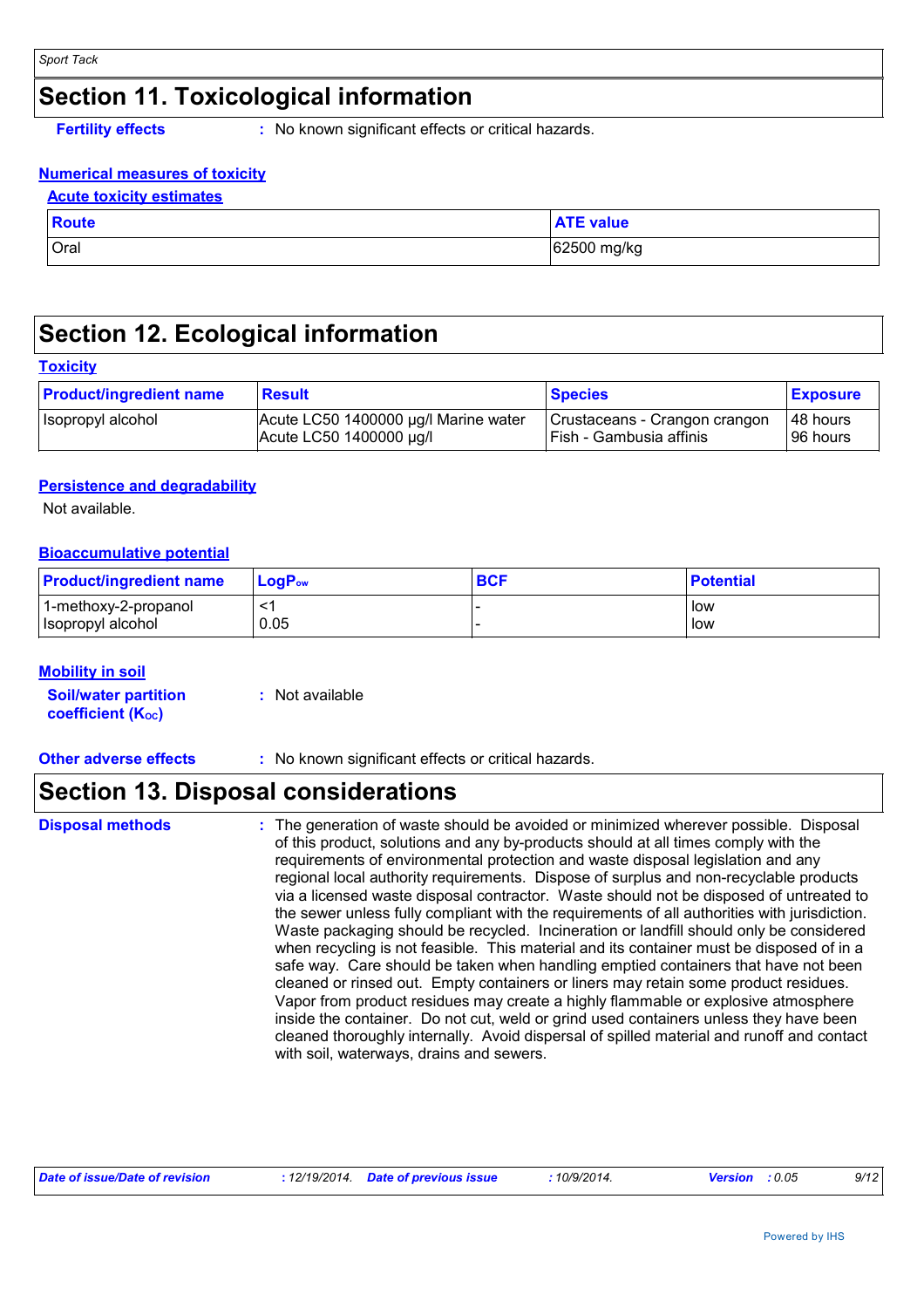## **Section 14. Transport information**

|                                      | <b>DOT Classification</b>                                                                                        | <b>IMDG</b>                                                                    | <b>IATA</b>                                                                |
|--------------------------------------|------------------------------------------------------------------------------------------------------------------|--------------------------------------------------------------------------------|----------------------------------------------------------------------------|
| <b>UN number</b>                     | Not regulated                                                                                                    | <b>UN1993</b>                                                                  | <b>UN1993</b>                                                              |
| <b>UN proper shipping</b><br>name    | ۰                                                                                                                | FLAMMABLE LIQUIDS, N.<br>O.S. (1-methoxy-<br>2-propanol, Isopropyl<br>alcohol) | FLAMMABLE LIQUIDS, N.O.<br>S. (1-methoxy-2-propanol,<br>Isopropyl alcohol) |
| <b>Transport hazard</b><br>class(es) |                                                                                                                  | 3                                                                              | 3                                                                          |
| <b>Packing group</b>                 |                                                                                                                  | Ш                                                                              | III                                                                        |
| <b>Environmental</b><br>hazards      | No.                                                                                                              | No.                                                                            | No.                                                                        |
| <b>Additional</b><br>information     | Classified as a<br>combustible liquid in bulk<br>containers >119 gallons<br>(domestic ground<br>shipments only). |                                                                                |                                                                            |

**Special precautions for user : Transport within user's premises: always transport in closed containers that are** upright and secure. Ensure that persons transporting the product know what to do in the event of an accident or spillage.

**Transport in bulk according :** Not available. **to Annex II of MARPOL 73/78 and the IBC Code**

## **Section 15. Regulatory information**

**U.S. Federal regulations :**

**United States inventory (TSCA 8b)**: All components are listed or exempted.

**Clean Air Act Section 112 (b) Hazardous Air Pollutants (HAPs) :** Not listed **SARA 311/312 Classification :** Fire hazard

Immediate (acute) health hazard

#### **Composition/information on ingredients**

| <b>Name</b>          | $\frac{9}{6}$ | <b>Fire</b> | <b>Sudden</b><br>hazard release of<br><b>pressure</b> | <b>Reactive</b> | <b>Immediate</b><br>(acute)<br>health<br>hazard | <b>Delaved</b><br>(chronic)<br>health<br>hazard |
|----------------------|---------------|-------------|-------------------------------------------------------|-----------------|-------------------------------------------------|-------------------------------------------------|
| 1-methoxy-2-propanol | $5 - 10$      | Yes.        | No.                                                   | No.             | Yes.                                            | No.                                             |
| Isopropyl alcohol    | $5 - 10$      | Yes.        | No.                                                   | No.             | Yes.                                            | No.                                             |

#### **SARA 313**

| Date of issue/Date of revision | : 12/19/2014 Date of previous issue | 10/9/2014. | <b>Version</b> : $0.05$ | 10/12 |
|--------------------------------|-------------------------------------|------------|-------------------------|-------|
|                                |                                     |            |                         |       |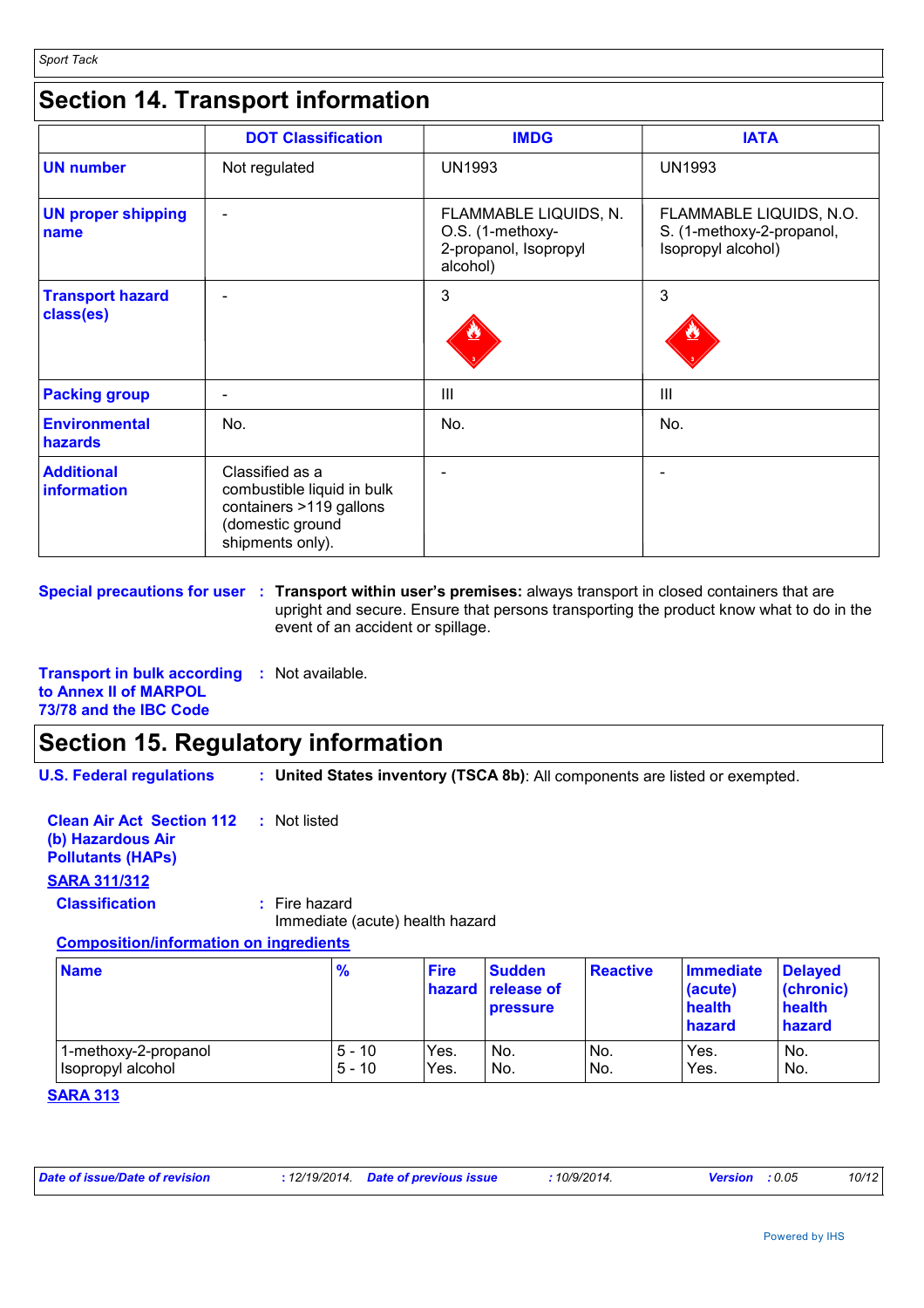### **Section 15. Regulatory information**

|                                           | <b>Product name</b> | <b>CAS number</b> | $\frac{9}{6}$ |
|-------------------------------------------|---------------------|-------------------|---------------|
| <b>Form R - Reporting</b><br>requirements | Isopropyl alcohol   | 67-63-0           |               |

SARA 313 notifications must not be detached from the SDS and any copying and redistribution of the SDS shall include copying and redistribution of the notice attached to copies of the SDS subsequently redistributed.

#### **State regulations**

**International regulations**

**History**

**Canada inventory :** All components are listed or exempted.

### **Section 16. Other information**

**Hazardous Material Information System (U.S.A.)**



**Caution: HMIS® ratings are based on a 0-4 rating scale, with 0 representing minimal hazards or risks, and 4 representing significant hazards or risks Although HMIS® ratings are not required on SDSs under 29 CFR 1910. 1200, the preparer may choose to provide them. HMIS® ratings are to be used with a fully implemented HMIS® program. HMIS® is a registered mark of the National Paint & Coatings Association (NPCA). HMIS® materials may be purchased exclusively from J. J. Keller (800) 327-6868.**

**The customer is responsible for determining the PPE code for this material.**

**National Fire Protection Association (U.S.A.)**



**Reprinted with permission from NFPA 704-2001, Identification of the Hazards of Materials for Emergency Response Copyright ©1997, National Fire Protection Association, Quincy, MA 02269. This reprinted material is not the complete and official position of the National Fire Protection Association, on the referenced subject which is represented only by the standard in its entirety.**

**Copyright ©2001, National Fire Protection Association, Quincy, MA 02269. This warning system is intended to be interpreted and applied only by properly trained individuals to identify fire, health and reactivity hazards of chemicals. The user is referred to certain limited number of chemicals with recommended classifications in NFPA 49 and NFPA 325, which would be used as a guideline only. Whether the chemicals are classified by NFPA or not, anyone using the 704 systems to classify chemicals does so at their own risk.**

| <u>нюшт</u>                       |                                                                                                                                                                                                                                                                                                                                                                                     |
|-----------------------------------|-------------------------------------------------------------------------------------------------------------------------------------------------------------------------------------------------------------------------------------------------------------------------------------------------------------------------------------------------------------------------------------|
| Date of printing                  | : 12/19/2014.                                                                                                                                                                                                                                                                                                                                                                       |
| Date of issue/Date of<br>revision | : 12/19/2014.                                                                                                                                                                                                                                                                                                                                                                       |
| Date of previous issue            | : 10/9/2014.                                                                                                                                                                                                                                                                                                                                                                        |
| <b>Key to abbreviations</b>       | $\therefore$ ATE = Acute Toxicity Estimate<br><b>BCF</b> = Bioconcentration Factor<br>GHS = Globally Harmonized System of Classification and Labelling of Chemicals<br>IATA = International Air Transport Association<br>IBC = Intermediate Bulk Container<br><b>IMDG = International Maritime Dangerous Goods</b><br>LogPow = logarithm of the octanol/water partition coefficient |

| Date of issue/Date of revision | : 12/19/2014 Date of previous issue | 10/9/2014. | <b>Version</b> : 0.05 | 11/12 |
|--------------------------------|-------------------------------------|------------|-----------------------|-------|
|                                |                                     |            |                       |       |